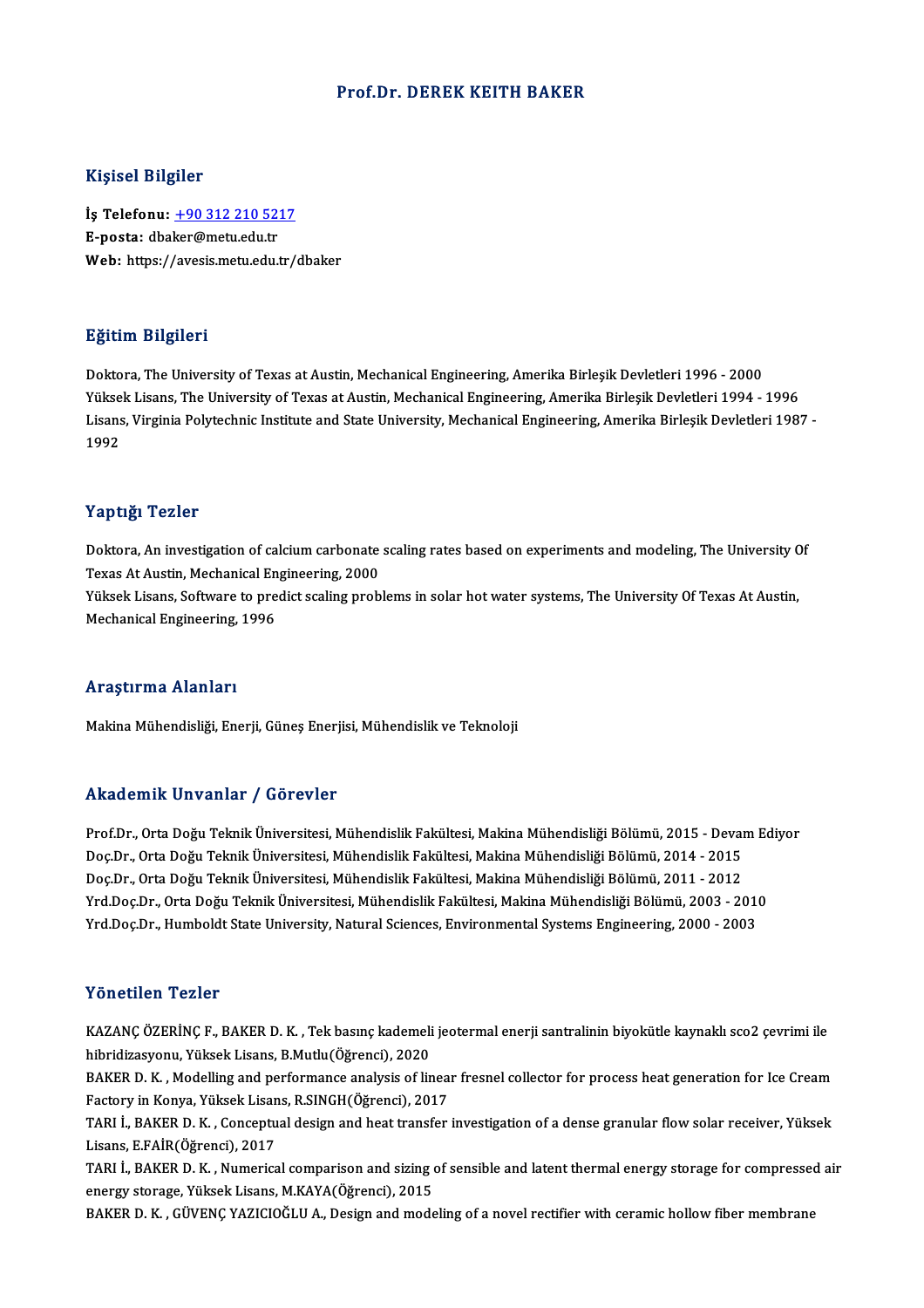contactor for miniaturized absorption cooling devices, Yüksek Lisans, O.ÖZKAN(Öğrenci), 2015<br>RAKER D. K., Modelling and transient analysis of a bybrid lisuid Desissant sooling system. Vülra

BAKER D. K. , Modelling and transient analysis of a hybrid liquid Desiccant cooling system, Yüksek Lisans,<br>A.KARSHENASS(Öğrenci), 2014 contactor for miniaturized absor<br>BAKER D. K. , Modelling and tran<br>A.KARSHENASS(Öğrenci), 2014<br>BAKER D. K. Mathodologu to air BAKER D. K. , Modelling and transient analysis of a hybrid liquid Desiccant cooling system, Yüksek Lisans,<br>A.KARSHENASS(Öğrenci), 2014<br>BAKER D. K. , Methodology to size large scale solar PV installations for institutions w

A.KARSHENASS(Öğrenci), 2014<br>BAKER D. K. , Methodology to size la<br>Lisans, M.ARSALAN(Öğrenci), 2014<br>BAKER D. K. - Theoratical and experi BAKER D. K. , Methodology to size large scale solar PV installations for institutions with unidirectional metering,<br>Lisans, M.ARSALAN(Öğrenci), 2014<br>BAKER D. K. , Theoretical and experimental investigation on characteristi

Lisans, M.ARSALAN(Öğrenci), 2014<br>BAKER D. K. , Theoretical and experimental investigation on characteris<br>advanced porous materials, Yüksek Lisans, N.BONYADI(Öğrenci), 2014<br>CÜVENC YAZICIQĞLU A. BAKER D. K. Jol operii danala BAKER D. K. , Theoretical and experimental investigation on characteristics of adsorption cooling systems using<br>advanced porous materials, Yüksek Lisans, N.BONYADI(Öğrenci), 2014<br>GÜVENÇ YAZICIOĞLU A., BAKER D. K. , Isıl en

advanced porous materials, Yüksek Lisans, N.BONYADI(Öğrenci), 2014<br>GÜVENÇ YAZICIOĞLU A., BAKER D. K. , Isıl enerji depolamalı parabolik oluklu kolektörlerin modellenmesi, zamana bağlı<br>benzetimi ve parametrik çalışması., Yü GÜVENÇ YAZICIOĞLU A., BAKER D. K. , Isıl enerji depolamalı parabolik oluklu kolektörlerin modellenmesi, zamana b<br>benzetimi ve parametrik çalışması., Yüksek Lisans, T.Akba(Öğrenci), 2014<br>GÜVENÇ YAZICIOĞLU A., BAKER D. K. ,

benzetimi ve parametrik çalışması., Yüksek Lisans, T.Akba(Öğrenci), 2014<br>GÜVENÇ YAZICIOĞLU A., BAKER D. K. , Modelling, transient simulations and par<br>collectors with thermal energy storage, Yüksek Lisans, T.AKBA(Öğrenci), GÜVENÇ YAZICIOĞLU A., BAKER D. K. , Modelling, transient simulations and parametric studies of parabolic trough<br>collectors with thermal energy storage, Yüksek Lisans, T.AKBA(Öğrenci), 2014<br>BAKER D. K. , Baker D., Güneş ene

collectors with thermal energy storage, Yüksek Lisans, T.AKBA(Öğrenci), 2014<br>BAKER D. K. , Baker D., Güneş enerjisinden faydalanan bir insansız hava aracının optimum enerjiyi sağlayacak rota<br>planlaması., Yüksek Lisans, E.E BAKER D. K. , Baker D., Güneş enerjisinden faydalanan bir insansız hava aracının optimum enerjiyi sağlayacak rot<br>planlaması., Yüksek Lisans, E.Emre(Öğrenci), 2013<br>BAKER D. K. , Yoğunlaştırılmış güneş enerjisi santrallerind

planlaması., Yüksek Lisans, E.Emre(Öğrenci), 2013<br>BAKER D. K. , Yoğunlaştırılmış güneş enerjisi santrallerinde parabolik oluklu kolekt<br>üretiminin modellenmesi ve simülasyonu., Yüksek Lisans, C.Uçkun(Öğrenci), 2013<br>BAKER D. BAKER D. K. , Yoğunlaştırılmış güneş enerjisi santrallerinde parabolik oluklu kolektörler kullanılarak direk buh<br>üretiminin modellenmesi ve simülasyonu., Yüksek Lisans, C.Uçkun(Öğrenci), 2013<br>BAKER D. K. , ÇALIŞKAN M., Ton

üretiminin modellenmesi ve simülasyonu., Yüksek Lisans, C.Uçkun(Öğrenci), 2013<br>BAKER D. K. , ÇALIŞKAN M., Tonpilz türü elektroakustik çeviriciler için bir tasarım metodolojisi., Yüksek Lisans,<br>K.Çepni(Öğrenci), 2011 BAKER D. K. , ÇALIŞKAN M., Tonpilz türü elektroakustik çeviriciler için bir tasarım metodolojisi., Yüksek Lisans,<br>K.Çepni(Öğrenci), 2011<br>BAKER D. K. , Güneş enerjisi destekli adsorpsiyonlu ideal soğutma sistemlerinin sayıs

K.Çepni(Öğrenci), 2011<br>BAKER D. K. , Güneş enerjisi destekli adsorpsiyonlu io<br>incelemesi ., Yüksek Lisans, O.Taylan(Öğrenci), 2010<br>BAKER D. K., Polsar D., Türkiyo'de büyült ölgekli güne BAKER D. K. , Güneş enerjisi destekli adsorpsiyonlu ideal soğutma sistemlerinin sayısal modellenmesi ve başarım<br>incelemesi ., Yüksek Lisans, O.Taylan(Öğrenci), 2010<br>BAKER D. K. , Baker D., Türkiye'de büyük ölçekli güneş en

incelemesi ., Yüksek Lisans, O.Taylan(Öğrenci), 2010<br>BAKER D. K. , Baker D., Türkiye'de büyük ölçekli güneş enerjisi sistemlerinin parabolik oluklu kollektörler kullanılarak<br>simülasyonu., Yüksek Lisans, Y.Usta(Öğrenci), 20 BAKER D. K. , Baker D., Türkiye'de büyük ölçekli güneş enerjisi sistemlerinin parabolik oluklu kollektörler kullanılarak<br>simülasyonu., Yüksek Lisans, Y.Usta(Öğrenci), 2010<br>BAKER D. K. , Proton geçirgen zarlı yakıt hücresin simülasyonu, Yüksek Lisans, Y.Usta(Öğrenci), 2010

BAKER D. K. , Proton geçirgen zarlı yakıt hücresinin iki boyutlu olarak modellenmesi., Yüksek Lisans, E.Ağar(Öğrenci),<br>2010<br>BAKER D. K. , Isıl güneş enerjisi ile çalışan adsorbsiyon soğutma sisteminin termodinamik ve ekono

2010<br>BAKER D. K. , Isıl güneş enerjisi<br>Lisans, D.Emre(Öğrenci), 2008<br>BAKER D. K... Bir lise ısıtma sist. BAKER D. K. , Isıl güneş enerjisi ile çalışan adsorbsiyon soğutma sisteminin termodinamik ve ekonomil<br>Lisans, D.Emre(Öğrenci), 2008<br>BAKER D. K. , Bir lise ısıtma sisteminin enerji ve ekserji anaizi., Yüksek Lisans, M.Dilek

# BAKER D. K., BII'lise Isluma sisteminin enerji ve ekserji analzı., Tüksek Lisans, M.Dilek (Oğren<br>SCI, SSCI ve AHCI İndekslerine Giren Dergilerde Yayınlanan Makaleler

- CI, SSCI ve AHCI İndekslerine Giren Dergilerde Yayınlanan Makaleler<br>I. Modeling heat exchangers with an open source DEM-based code for granular flows<br>Johnson E.E., TABLİ, BAKER D.K. Modeling heat exchangers with<br>Johnson E. F. , TARI İ., BAKER D. K.<br>SOLAR ENERCY silt 228, 22.274, 28 Modeling heat exchangers with an open source DEM-based code<br>Johnson E. F., TARI İ., BAKER D. K.<br>SOLAR ENERGY, cilt.228, ss.374-386, 2021 (SCI İndekslerine Giren Dergi)<br>Develenment and analysis of the noval bybnidiration of Johnson E. F. , TARI İ., BAKER D. K.<br>SOLAR ENERGY, cilt.228, ss.374-386, 2021 (SCI İndekslerine Giren Dergi)<br>II. Development and analysis of the novel hybridization of a single-flash geothermal power plant with SOLAR ENERGY, cilt.228, ss.374-386, 2021 (SCI Indekslerine Giren Dergi)
- Mutlu B., BAKER D. K., KAZANÇ ÖZERİNÇ F. biomass driven sco2-steam rankine combined cycle Mutlu B., BAKER D. K. , KAZANÇ ÖZERİNÇ F.<br>Entropy, cilt.23, sa.6, 2021 (SCI İndekslerine Giren Dergi)<br>III. Radiative heat transfer in the discrete element method using distance based approximations<br>Johnson E.E., TABLİ, BAK
- Entropy, cilt.23, sa.6, 2021 (SCI İndekslerine Giren Dergi)<br>Radiative heat transfer in the discrete element method using distance b<br>Johnson E. F. , TARI İ., BAKER D. K.<br>POWDER TECHNOLOGY, cilt.380, ss.164-182, 2021 (SCI İn Radiative heat transfer in the discrete element method using distance bayon (and the discrete element method using distance bayon)<br>POWDER TECHNOLOGY, cilt.380, ss.164-182, 2021 (SCI İndekslerine Giren Dergi)<br>Selar thermal

Johnson E. F., TARI İ., BAKER D. K.<br>POWDER TECHNOLOGY, cilt.380, ss.164-182, 2021 (SCI İndekslerine Giren Dergi)<br>IV. Solar-thermal driven drying technologies for large-scale industrial applications: State of the art,<br>gans POWDER TECHNOLOGY, cil<mark>f</mark><br>Solar-thermal driven dry<br>gaps, and opportunities<br>Kamfa L. Elush L. Bartali B. Solar-thermal driven drying tecl<br>gaps, and opportunities<br>Kamfa I., Fluch J., Bartali R., Baker D.<br>INTERNATIONAL JOURNAL OF ENER

gaps, and opportunities<br>Kamfa I., Fluch J., Bartali R., Baker D.<br>INTERNATIONAL JOURNAL OF ENERGY RESEARCH, cilt.44, sa.13, ss.9864-9888, 2020 (SCI İndekslerine Giren Kamfa<br>INTERI<br>Dergi)<br>A Mon INTERNATIONAL JOURNAL OF ENERGY RESEARCH, cilt.44, sa.13, ss.9864-9888, 2020 (SCI Indekslerine Gire<br>Dergi)<br>V. A Monte Carlo method to solve for radiative effective thermal conductivity for particle beds of<br>warious solid fr

Dergi)<br>V. A Monte Carlo method to solve for radiative effective thermal conductivity for particle beds of<br>various solid fractions and emissivities

JohnsonE.,Tarı İ.,BakerD.

various solid fractions and emissivities<br>Johnson E., Tarı İ., Baker D.<br>JOURNAL OF QUANTITATIVE SPECTROSCOPY & RADIATIVE TRANSFER, cilt.250, 2020 (SCI İndekslerine Giren<br>Persi) Johnso<br>JOURN<br>Dergi)<br>Model JOURNAL OF QUANTITATIVE SPECTROSCOPY & RADIATIVE TRANSFER, cilt.250, 2020 (SCI İndekslerine Giren<br>Dergi)<br>VI. Modeling, transient simulations and parametric studies of parabolic trough collectors with thermal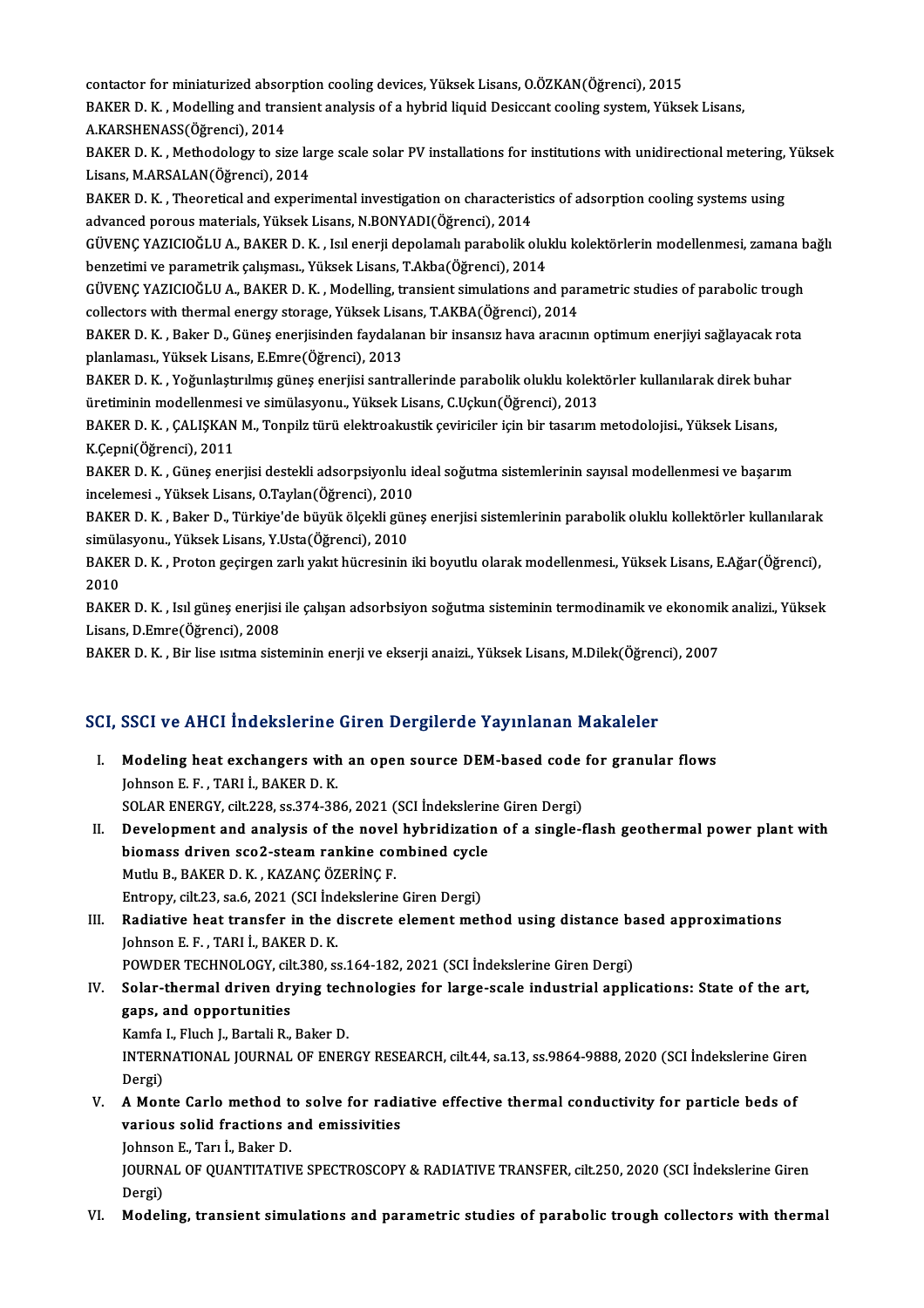energy storage

AkbaT.,BakerD.,GÜVENÇYAZICIOĞLUA.

SOLAR ENERGY, cilt.199, ss.497-509, 2020 (SCI İndekslerine Giren Dergi)

- Akba T., Baker D., GÜVENÇ YAZICIOĞLU A.<br>SOLAR ENERGY, cilt.199, ss.497-509, 2020 (SCI İndekslerine Giren Dergi)<br>VII. An investigation of optimum PV and wind energy system capacities for alternate short and long-term<br>SP SOLAR ENERGY, cilt.199, ss.497-509, 2020<br>An investigation of optimum PV and v<br>energy storage sizing methodologies<br>Al Chussain L. Taylan Q. BAKEP D. K. An investigation of optimum PV a<br>energy storage sizing methodolog<br>Al-Ghussain L., Taylan O., BAKER D. K.<br>INTERNATIONAL JOURNAL OF ENERC energy storage sizing methodologies<br>Al-Ghussain L., Taylan O., BAKER D. K.<br>INTERNATIONAL JOURNAL OF ENERGY RESEARCH, cilt.43, sa.1, ss.204-218, 2019 (SCI İndekslerine Giren Dergi)<br>Siring of Photovoltais Wind Battory Hybrid Al-Ghussain L., Taylan O., BAKER D. K.<br>INTERNATIONAL JOURNAL OF ENERGY RESEARCH, cilt.43, sa.1, ss.204-218, 2019 (SCI İndekslerine Giren Dergi)<br>VIII. Sizing of Photovoltaic-Wind-Battery Hybrid System for a Mediterranea
- INTERNATIONAL JOURNAL OF ENERGY RESEARCH,<br>Sizing of Photovoltaic-Wind-Battery Hybrid Sy<br>Estimated and Measured Meteorological Data<br>Sedati S.M. S., Jabani E. Taylan O. BAKER D.K. Sizing of Photovoltaic-Wind-Battery Hybr<br>Estimated and Measured Meteorological I<br>Sadati S. M. S. , Jahani E., Taylan O., BAKER D. K.<br>JOUPNAL OF SOLAR ENERCY ENCINEERING TE Estimated and Measured Meteorological Data<br>Sadati S. M. S. , Jahani E., Taylan O., BAKER D. K.<br>JOURNAL OF SOLAR ENERGY ENGINEERING-TRANSACTIONS OF THE ASME, cilt.140, sa.1, 2018 (SCI İndekslerine<br>Giren Dergi) Sadati S. M. S., Jahani E., Taylan O., BAKER D. K. JOURNAL OF SOLAR ENERGY ENGINEERING-TRANSACTIONS OF THE ASME, cilt.140, sa.1, 2018 (SCI İndekslerine<br>Giren Dergi)<br>IX. Technoeconomic and exergy analysis of a solar geothermal hybrid electric power plant using a novel<br>combi
- combined cycle<br>Bonyadi N., Johnson E., BAKER D. K. Technoeconomic and exergy an:<br>combined cycle<br>Bonyadi N., Johnson E., BAKER D. K.<br>ENEDCY CONVERSION AND MANAC combined cycle<br>Bonyadi N., Johnson E., BAKER D. K.<br>ENERGY CONVERSION AND MANAGEMENT, cilt.156, ss.542-554, 2018 (SCI İndekslerine Giren Dergi)<br>Numerisel Anelysis of Bhase Change Meterial Chanasteristics Used in a Thermal E

# X. Numerical Analysis of Phase Change Material Characteristics Used in a Thermal Energy Storage<br>Device ENERGY<br>Numeri<br>Device<br><sup>Ronuedi</sub></sup> Device<br>Bonyadi N., Somek S. K. , Ozalevli C. C. , Baker D., TARI İ.<br>HEAT TRANSFER ENGINEERING, cilt.39, sa.3, ss.268-276, 2018 (SCI İndekslerine Giren Dergi)<br>Selar energy natentiale in etrategiselly legated gities in Niger

Bonyadi N., Somek S. K., Ozalevli C. C., Baker D., TARI İ.

## Bonyadi N., Somek S. K. , Ozalevli C. C. , Baker D., TARI İ.<br>HEAT TRANSFER ENGINEERING, cilt.39, sa.3, ss.268-276, 2018 (SCI İndekslerine Giren Dergi)<br>XI. Solar energy potentials in strategically located cities in Nige HEAT TRANSFER<br>Solar energy p<br>system design<br>Okaye C.O. Tavl **Solar energy potentials in strat<br>system design<br>Okoye C.O., Taylan O., BAKER D. K.<br>PENEWAPLE & SUSTAINAPLE ENE** system design<br>Okoye C. O. , Taylan O., BAKER D. K.<br>RENEWABLE & SUSTAINABLE ENERGY REVIEWS, cilt.55, ss.550-566, 2016 (SCI İndekslerine Giren Dergi)<br>A study ta incernarate renewable energy technologies inte the newer partfo

- Okoye C. O. , Taylan O., BAKER D. K.<br>RENEWABLE & SUSTAINABLE ENERGY REVIEWS, cilt.55, ss.550-566, 2016 (SCI İndekslerine Giren Dergi)<br>XII. A study to incorporate renewable energy technologies into the power portfolio o RENEWABLE & SUSTAINABLE ENERGY REVIEWS, cilt.55, ss.550-56<br>A study to incorporate renewable energy technologies into<br>Ali S. M. H. , Zuberi M. J. S. , Tariq M. A. , BAKER D. K. , Mohiuddin A.<br>RENEWARLE & SUSTAINARLE ENERCY A study to incorporate renewable energy technologies into the power portfolio of Karachi,<br>Ali S. M. H. , Zuberi M. J. S. , Tariq M. A. , BAKER D. K. , Mohiuddin A.<br>RENEWABLE & SUSTAINABLE ENERGY REVIEWS, cilt.47, ss.14-22, Ali S. M. H. , Zuberi M. J. S. , Tariq M. A. , BAKER D. K. , Mohiuddin A.<br>RENEWABLE & SUSTAINABLE ENERGY REVIEWS, cilt.47, ss.14-22, 2015 (SCI İndekslerine Giren Dergi)<br>XIII. Energetic and economic performance analyses
- RENEWABLE & SUSTAINABLE ENERGY R<br>Energetic and economic performance<br>energy systems for Multan, Pakistan Energetic and economic performance<br>energy systems for Multan, Pakistan<br>Sadati S. M. S. , Qureshi F. U. , BAKER D. K.<br>PENEWAPLE & SUSTAINAPLE ENERCY P.

Sadati S. M. S. , Qureshi F. U. , BAKER D. K.<br>RENEWABLE & SUSTAINABLE ENERGY REVIEWS, cilt.47, ss.844-855, 2015 (SCI İndekslerine Giren Dergi)

- Sadati S. M. S., Qureshi F. U., BAKER D. K.<br>RENEWABLE & SUSTAINABLE ENERGY REVIEWS, cilt.47, ss.844-8<br>XIV. Modeling and simulations of a micro solar power system
- RENEWABLE & SUSTAINABLE ENERG<br>Modeling and simulations of a mid<br>Pehlivanturk C., Ozkan O., BAKER D. K.<br>INTERNATIONAL JOURNAL OF ENERG Modeling and simulations of a micro solar power system<br>Pehlivanturk C., Ozkan O., BAKER D. K.<br>INTERNATIONAL JOURNAL OF ENERGY RESEARCH, cilt.38, sa.9, ss.1129-1144, 2014 (SCI İndekslerine Giren Dergi)<br>Tug dimensional trans Pehlivanturk C., Ozkan O., BAKER D. K.<br>INTERNATIONAL JOURNAL OF ENERGY RESEARCH, cilt.38, sa.9, ss.1129-1144, 2014 (SCI İndekslerine Giren Dergi)<br>XV. Two dimensional transient coupled analysis of a finned tube adsorbent be
- INTERNATIONAL JOURNAL OF EN<br><mark>Two dimensional transient cou</mark><br>ÇAĞLAR A., Yamali C., BAKER D. K.<br>INTERNATIONAL JOURNAL OF TH Two dimensional transient coupled analysis of a finned tube adsorbent bed for a thermal wave cycle<br>ÇAĞLAR A., Yamali C., BAKER D. K.<br>INTERNATIONAL JOURNAL OF THERMAL SCIENCES, cilt.73, ss.58-68, 2013 (SCI İndekslerine Gire

CAĞLAR A., Yamali C., BAKER D. K.<br>INTERNATIONAL JOURNAL OF THERMAL SCIENCES, cilt.73, ss.58-68<br>XVI. MEASUREMENT OF SOLAR RADIATION IN ANKARA, TURKEY INTERNATIONAL JOURNAL OF THERMAL SCIENCE<br>MEASUREMENT OF SOLAR RADIATION IN AN<br>Caglar A., Yamali C., BAKER D. K. , KAFTANOĞLU B.<br>ISLEVI IMLVE TEKNICL DERCISLIQUENAL OF THEF ISI BILIMI VE TEKNIGI DERGISI-JOURNAL OF THERMAL SCIENCE AND TECHNOLOGY, cilt.33, sa.2, ss.135-142, 2013<br>(SCI İndekslerine Giren Dergi) Caglar A., Yamali C., BAKER D. K., KAFTANOĞLU B. ISI BILIMI VE TEKNIGI DERGISI-JOURNAL OF THERMAL<br>(SCI indekslerine Giren Dergi)<br>XVII. Solar repowering of Soma-A thermal power plant<br>VII. NAZOČLIJM Z DIPMAZA PAKER D K

(SCI İndekslerine Giren Dergi)<br>Solar repowering of Soma-A thermal po<br>YILMAZOĞLU M. Z. , DURMAZ A., BAKER D. K.<br>ENEPCY CONVERSION AND MANACEMENT G Solar repowering of Soma-A thermal power plant<br>YILMAZOĞLU M. Z. , DURMAZ A., BAKER D. K.<br>ENERGY CONVERSION AND MANAGEMENT, cilt.64, ss.232-237, 2012 (SCI İndekslerine Giren Dergi)<br>A ture energy equation model for dynamic b

# YILMAZOĞLU M. Z. , DURMAZ A., BAKER D. K.<br>ENERGY CONVERSION AND MANAGEMENT, cilt.64, ss.232-237, 2012 (SCI İndekslerine Giren Dergi)<br>XVIII. A two-energy equation model for dynamic heat and mass transfer in an adsorbent ENERGY CONVER<br>A two-energy e<br>gel/water pair<br>Selmus L Bees D A two-energy equation model for dyn<br>gel/water pair<br>Solmus I., Rees D. A. S. , Yamali C., Baker D.<br>INTERNATIONAL JOURNAL OF HEAT AND

gel/water pair<br>Solmus I., Rees D. A. S. , Yamali C., Baker D.<br>INTERNATIONAL JOURNAL OF HEAT AND MASS TRANSFER, cilt.55, ss.5275-5288, 2012 (SCI İndekslerine Giren Solmus<br>INTERI<br>Dergi)<br>COP tr INTERNATIONAL JOURNAL OF HEAT AND MASS TRANSFER, cilt.55, ss.5275-5288, 2012 (SC<br>Dergi)<br>XIX. COP trends for ideal thermal wave adsorption cooling cycles with enhancements<br>Taylan O, BAKER D, K. KAETANOĞLU B

Dergi)<br><mark>COP trends for ideal thermal wave</mark> a<br>Taylan O., BAKER D. K. , KAFTANOĞLU B.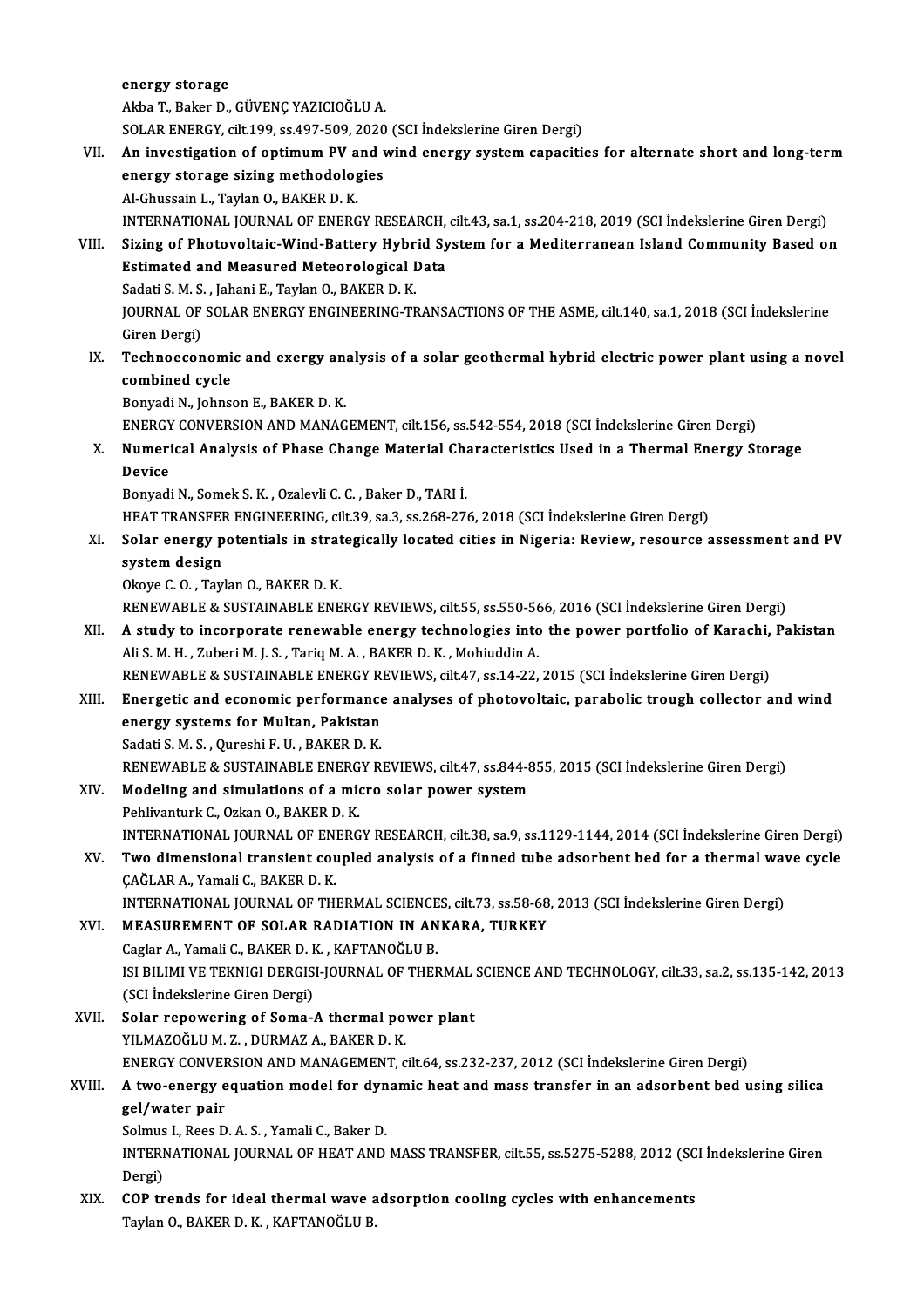INTERNATIONAL JOURNAL OF REFRIGERATION-REVUE INTERNATIONALE DU FROID, cilt.35, sa.3, ss.562-570,<br>2012 (SCLIndelialarine Giron Dergi) 1<br>2012 (SCI İndekslerine Giren Dergi)<br>Numanisal inusstization of sounl INTERNATIONAL JOURNAL OF REFRIGERATION-REVUE INTERNATIONALE DU FROID, cilt.35, sa.3, ss.56<br>2012 (SCI Indekslerine Giren Dergi)<br>XX. Numerical investigation of coupled heat and mass transfer inside the adsorbent bed of an

- 2012 (SCI Indekslerine Giren Dergi)<br>XX. Numerical investigation of coupled heat and mass transfer inside the adsorbent bed of an<br>adsorption cooling unit Solmus I., Rees D. A. S., Yamali C., Baker D., KAFTANOĞLU B. adsorption cooling unit<br>Solmus I., Rees D. A. S. , Yamali C., Baker D., KAFTANOĞLU B.<br>INTERNATIONAL JOURNAL OF REFRIGERATION-REVUE INTERNATIONALE DU FROID, cilt.35, sa.3, ss.652-662,<br>2012 (SCL Indekslerine Giren Dergi) Solmus I., Rees D. A. S. , Yamali C., Bal<br>INTERNATIONAL JOURNAL OF REFR<br>2012 (SCI İndekslerine Giren Dergi)<br>Exporimental investisation of a r INTERNATIONAL JOURNAL OF REFRIGERATION-REVUE INTERNATIONALE DU FROID, c<br>2012 (SCI Indekslerine Giren Dergi)<br>XXI. Experimental investigation of a natural zeolite-water adsorption cooling unit<br>Solmus L KAETANOČLU B. Yamali G
- 2012 (SCI İndekslerine Giren Dergi)<br>Experimental investigation of a natural za<br>Solmus I., KAFTANOĞLU B., Yamali C., Baker D.<br>APRLIED ENERCY silt 88, 83,11, ss 4206,4212. Experimental investigation of a natural zeolite-water adsorption cooling u<br>Solmus I., KAFTANOĞLU B., Yamali C., Baker D.<br>APPLIED ENERGY, cilt.88, sa.11, ss.4206-4213, 2011 (SCI İndekslerine Giren Dergi)<br>MODELING OF PIROLAR Solmus I., KAFTANOĞLU B., Yamali C., Baker D.<br>APPLIED ENERGY, cilt.88, sa.11, ss.4206-4213, 2011 (SCI İndekslerine Giren Dergi)<br>XXII. MODELING OF BIPOLAR PLATES FOR PROTON EXCHANGE MEMBRANE FUEL CELLS
- APPLIED ENERGY, cilt.88, sa.11, ss.4206-4213, 2011 (SCI İndekslerine<br>MODELING OF BIPOLAR PLATES FOR PROTON EXCHANGE MEN<br>Ekiz A., Camci T., Turkmen I., SANKIR M., USLU S., BAKER D. K. , Agar E.<br>JOUPNAL OF THE EACULTY OF ENC Ekiz A., Camci T., Turkmen I., SANKIR M., USLU S., BAKER D. K. , Agar E.<br>JOURNAL OF THE FACULTY OF ENGINEERING AND ARCHITECTURE OF GAZI UNIVERSITY, cilt.26, sa.3, ss.591-605, Ekiz A., Camci T., Turkmen I., SANKIR<br>JOURNAL OF THE FACULTY OF ENGI<br>2011 (SCI İndekslerine Giren Dergi)<br>International Summer Engineerii JOURNAL OF THE FACULTY OF ENGINEERING AND ARCHITECTURE OF GAZI UNIVERSITY, cilt.26, sa.3, ss.591-6<br>2011 (SCI İndekslerine Giren Dergi)<br>XXIII. International Summer Engineering Program on fuel cells for undergraduate enginee
- 2011 (SCI İndekslerin<br>International Sumr<br>BAKER D. K. , Agar E.<br>INTERNATIONAL IOU International Summer Engineering Program on fuel cells for undergraduate engineering student<br>BAKER D. K. , Agar E.<br>INTERNATIONAL JOURNAL OF HYDROGEN ENERGY, cilt.36, sa.5, ss.3712-3725, 2011 (SCI İndekslerine Giren<br>Persi) BAKER D. K. , Agar E.<br>INTERNATIONAL JOURNAL OF HYDROGEN ENERGY, cilt.36, sa.5, ss.3712-3725, 2011 (SCI İndekslerine Giren<br>Dergi)
- INTERNATIONAL JOURNAL OF HYDROGEN ENERGY, cilt.36, sa.5, ss.3712-3725, 2011 (SCI İndekslerine<br>Dergi)<br>XXIV. Adsorption properties of a natural zeolite-water pair for use in adsorption cooling cycles<br>Selmual Xameli G. KAETAN Dergi)<br>Adsorption properties of a natural zeolite-water <sub>]</sub><br>Solmus I., Yamali C., KAFTANOĞLU B., Baker D., Caglar A.<br>APRLIED ENERCY, silt 97, 82 & 82,2062, 2067, 2010 (SCL) Adsorption properties of a natural zeolite-water pair for use in adsorpti<br>Solmus I., Yamali C., KAFTANOĞLU B., Baker D., Caglar A.<br>APPLIED ENERGY, cilt.87, sa.6, ss.2062-2067, 2010 (SCI İndekslerine Giren Dergi)<br>Thermoduna

APPLIED ENERGY, cilt.87, sa.6, ss.2062-2067, 2010 (SCI Indekslerine Giren Dergi)

# Solmus I., Yamali C., KAFTANOĞLU B., Baker D., Caglar A.<br>APPLIED ENERGY, cilt.87, sa.6, ss.2062-2067, 2010 (SCI İndekslerine Giren Dergi)<br>XXV. Thermodynamic limits to thermal regeneration in adsorption cooling cycles<br>B Thermodynamic limits to thermal regeneration in adsorption cooling cycles<br>BAKER D. K.<br>INTERNATIONAL JOURNAL OF REFRIGERATION-REVUE INTERNATIONALE DU FROID, cilt.31, sa.1, ss.55-64, 2008<br>(SCLIndekslerine Ciren Dersi) BAKER D. K.<br>INTERNATIONAL JOURNAL OF<br>(SCI İndekslerine Giren Dergi)<br>Prodisted imnast of sellests

INTERNATIONAL JOURNAL OF REFRIGERATION-REVUE INTERNATIONALE DU FROID, cilt.31, sa.1, ss.55-64, 2008<br>(SCI Indekslerine Giren Dergi)<br>XXVI. Predicted impact of collector and zeolite choice on the thermodynamic and economic pe

# (SCI İndekslerine Giren Dergi)<br>Predicted impact of collector and zeolite choice<br>of a solar-powered adsorption cooling system<br>Peker D.K., Keftaneglu P. Predicted impact of col<br>of a solar-powered ads<br>Baker D. K. , Kaftanoglu B.<br>EXPEDIMENTAL HEAT TR. of a solar-powered adsorption cooling system<br>Baker D. K. , Kaftanoglu B.<br>EXPERIMENTAL HEAT TRANSFER, cilt.20, sa.2, ss.103-122, 2007 (SCI İndekslerine Giren Dergi)<br>Identifying and reducing acaling problems in solar bet wat

EXPERIMENTAL HE<br>Identifying and re<br>Baker D. K. , Vliet G.<br>JOUPNAL OF SOLAR

# Baker D. K., Kaftanoglu B.<br>EXPERIMENTAL HEAT TRANSFER, cilt.20, sa.2, ss.103-122, 2007 (SCI İndeksler<br>XXVII. Identifying and reducing scaling problems in solar hot water systems<br>Baker D. K., Vliet G.

Identifying and reducing scaling problems in solar hot water systems<br>Baker D. K. , Vliet G.<br>JOURNAL OF SOLAR ENERGY ENGINEERING-TRANSACTIONS OF THE ASME, cilt.125, sa.1, ss.61-66, 2003 (SCI Baker D. K. , Vliet G.<br>JOURNAL OF SOLAR ENER<br>İndekslerine Giren Dergi)<br>Dosigning solar bot wa JOURNAL OF SOLAR ENERGY ENGINEERING-TRANSACTIONS OF THE<br>indekslerine Giren Dergi)<br>XXVIII. Designing solar hot water systems for scaling environments<br>Bakan D. K., Vliet G.

## Indekslerine Giren Dergi)<br>XXVIII. Designing solar hot water systems for scaling environments<br>Baker D. K. , Vliet G. Designing solar hot water systems for scaling environments<br>Baker D. K. , Vliet G.<br>JOURNAL OF SOLAR ENERGY ENGINEERING-TRANSACTIONS OF THE ASME, cilt.123, sa.1, ss.43-47, 2001 (SCI Baker D. K. , Vliet G.<br>JOURNAL OF SOLAR ENER<br>İndekslerine Giren Dergi)

# İndekslerine Giren Dergi)<br>Diğer Dergilerde Yayınlanan Makaleler

Iger Dergilerde Yayınlanan Makaleler<br>I. Normalized Thermodynamic Model for Intermittent Energy Systems and Application to Solar-<br>Rowared Adserntion Cooling Systems Powered Adsorption Cooling Systems<br>Powered Adsorption Cooling Systems<br>Taylan O, BAKER D, K., Kaftanaghi B Normalized Thermodynamic Mod<br>Powered Adsorption Cooling Syst<br>Taylan O., BAKER D. K. , Kaftanoglu B.<br>INTERNATIONAL JOURNAL OF THERN Powered Adsorption Cooling Systems<br>Taylan O., BAKER D. K. , Kaftanoglu B.<br>INTERNATIONAL JOURNAL OF THERMODYNAMICS, cilt.14, sa.3, ss.107-115, 2011 (ESCI İndekslerine Giren Dergi)

## Kitap & Kitap Bölümleri

itap & Kitap Bölümleri<br>I. Technical Study of a Hybrid Solar-Geothermal Power Plant and its Application to a Thermal Design<br>Course pet III<br>Techni<br>Course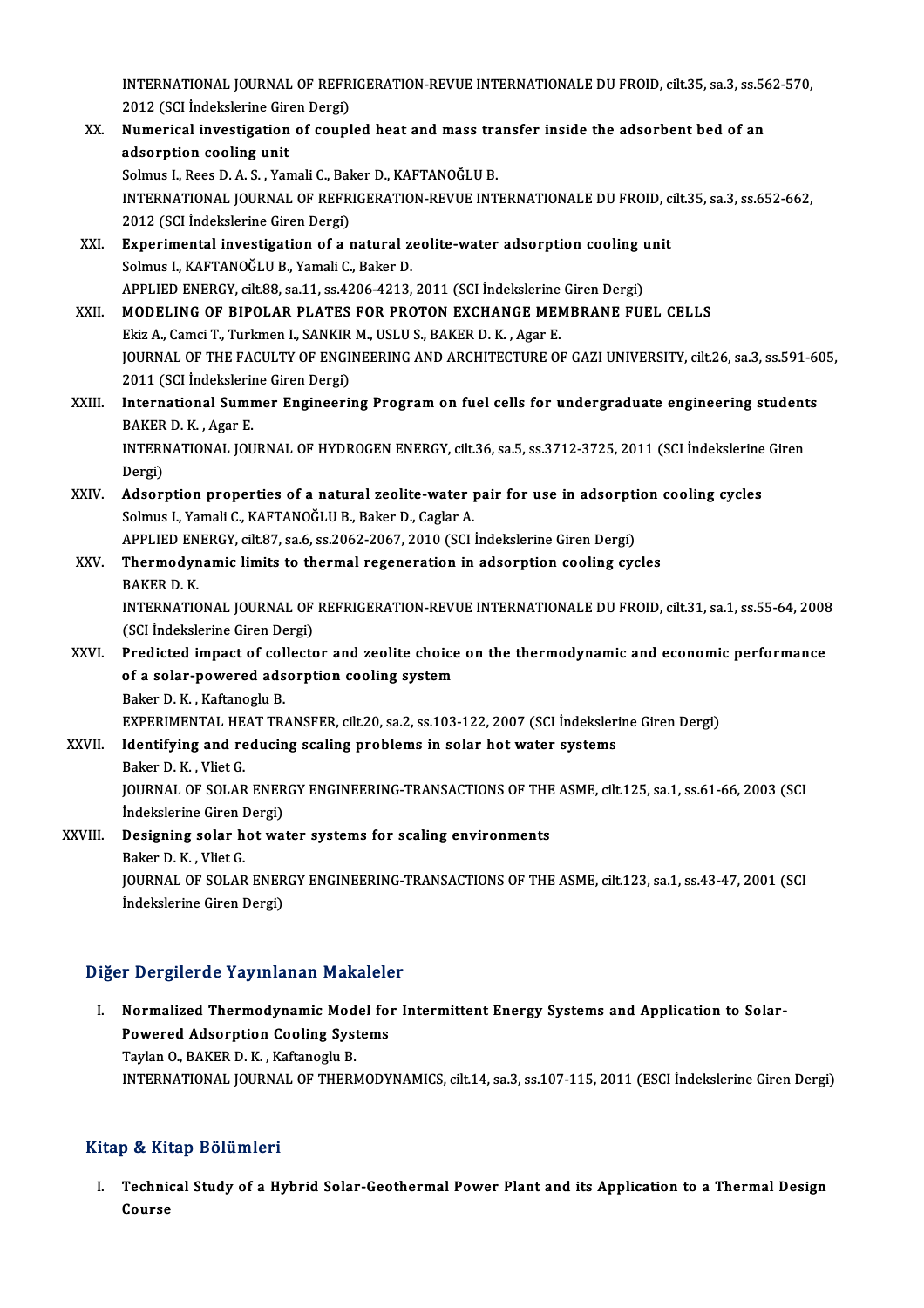BAKERD.K. ,ÖzalevliC.,SömekK.

BAKER D. K. , Özalevli C., Sömek K.<br>Progress in Clean Energy Volume 2 Novel Systems and Applications, Dincer, I., Colpan, C.O., Kizilkan, O., Ezan, M.A.,<br>Editën, Springer, Cham, 20,997, 919, 2015 BAKER D. K. , Özalevli C., Sömek K.<br>Progress in Clean Energy Volume 2 Novel<br>Editör, Springer, Cham, ss.887-910, 2015<br>Medeling and Transiant Simulations Progress in Clean Energy Volume 2 Novel Systems and Applications, Dincer, I., Colpan, C.O., Kizilkan, O., Ezan, M.A.,<br>Editör, Springer, Cham, ss.887-910, 2015<br>II. Modeling and Transient Simulations of 30 MW Solar Thermal E

# Editör, Springer, Cham, ss.<br>Modeling and Transien<br>Mediterranean Region<br>Pil VA7 S. Singh P. KAPSI Modeling and Transient Simulations of 30 M<br>Mediterranean Region<br>BİLYAZ S., Singh R., KARSHENASS A., BAKER D. K.<br>Progress in Clean Energy Volume 2 Nevel System

Mediterranean Region<br>BİLYAZ S., Singh R., KARSHENASS A., BAKER D. K.<br>Progress in Clean Energy Volume 2 Novel Systems and Applications, Dincer, I., Colpan, C.O., Kizilkan, O., Ezan, M.A. ,<br>Editër, Springer, Cham, ss.1099, 1 BİLYAZ S., Singh R., KARSHENASS A., BAKER<br>Progress in Clean Energy Volume 2 Novel Sy<br>Editör, Springer, Cham, ss.1099-1114, 2015<br>Technisal Analysis of Hybrid Dosissant

## Editör, Springer, Cham, ss.1099-1114, 2015<br>III. Technical Analysis of Hybrid Desiccant Cooling in a Mediterranean Climate KARSHENASS A., BAKER D. K., YAMALIC., Singh R. Technical Analysis of Hybrid Desiccant Cooling in a Mediterranean Climate<br>KARSHENASS A., BAKER D. K. , YAMALI C., Singh R.<br>Progress in Clean Energy Volume 2 Novel Systems and Applications, Dincer, I., Colpan, C.O., Kizilka KARSHENASS A., BAKER D. K. , YAMALI C.<br>Progress in Clean Energy Volume 2 Novel<br>Editör, Springer, Cham, ss.911-928, 2015<br>Thermodunamiss An Integrated Lear Progress in Clean Energy Volume 2 Novel Systems and A<br>Editör, Springer, Cham, ss.911-928, 2015<br>IV. Thermodynamics An Integrated Learning System<br>Schmidt B. Erskavs O. Howall L. BAKER D. K

Editör, Springer, Cham, ss.911-928, 2015<br>Thermodynamics An Integrated Learnin<br>schmidt P., Ezekoye O., Howell J., BAKER D. K.<br>John Wiley & Sons. 2006 T<mark>hermodynamics An Ir</mark><br>schmidt P., Ezekoye O., Ho<br>John Wiley & Sons, 2006

# John Wiley & Sons, 2006<br>Hakemli Kongre / Sempozyum Bildiri Kitaplarında Yer Alan Yayınlar

- akemli Kongre / Sempozyum Bildiri Kitaplarında Yer Alan Yayınlar<br>I. Water Sludge Drying: Modelling of a Solar Thermal Plant for a Solar Vacuum Dryer<br>Partali B. BAVERÖ, Buarlı D. Erdoğan S. Bolagnasa M. BAKER D. K., Brattis SARTA ROAGO / SOARPOZY UM D'AURA RACUPARTALE TOR ARUR TUJARIA<br>Water Sludge Drying: Modelling of a Solar Thermal Plant for a Solar Vacuum Dr<br>Bartali R., BAYER Ö., Pınarlı D., Erdoğan S., Bolognese M., BAKER D. K. , Pratticò Water Sludge Drying: Mod<br>Bartali R., BAYER Ö., Pınarlı D.,<br>EuroSun 2020, 01 Eylül 2020<br>Huhridigation of a soothor Bartali R., BAYER Ö., Pınarlı D., Erdoğan S., Bolognese M., BAKER D. K., Pratticò L., Crei<br>EuroSun 2020, 01 Eylül 2020<br>II. Hybridization of a geothermal power plant with biomass driven sCO2 cycle<br>Muthi B. BAKER D. K., KAZA
- EuroSun 2020, 01 Eylül 2020<br><mark>Hybridization of a geothermal power p</mark><br>Mutlu B., BAKER D. K. , KAZANÇ ÖZERİNÇ F.<br>Fisht European Conference en Bonewable E Hybridization of a geothermal power plant with biomass driven sCO2 cycle<br>Mutlu B., BAKER D. K., KAZANÇ ÖZERİNÇ F.<br>Eight European Conference on Renewable Energy Systems (ECRES2020), 24 - 25 Ağustos 2020<br>Davelopment of View

## Mutlu B., BAKER D. K. , KAZANÇ ÖZERİNÇ F.<br>Eight European Conference on Renewable Energy Systems (ECRES2020), 24 - 25 Ağustos 2020<br>III. Development of View Factor Correlations for Modeling Thermal Radiation in Solid Par Eight European Conference on<br>Development of View Facto<br>Receivers Using CFD-DEM<br>ishneen e PAKEP D K. TABL Development of View Factor<br>Receivers Using CFD-DEM<br>johnson e., BAKER D. K. , TARI İ.<br>SelarPACES2019: Selar Pewer a Receivers Using CFD-DEM<br>johnson e., BAKER D. K. , TARI İ.<br>SolarPACES2018: Solar Power and Chemical Energy Systems, Morocco, Fas, 2 - 05 Ekim 2018

# johnson e., BAKER D. K. , TARI İ.<br>SolarPACES2018: Solar Power and Chemical Energy Systems, Morocco, Fas, 2 - 05 E<br>IV. Concentrating Solar Thermal: Global Trends and Opportunities in Turkey<br>BAKER D. K. SolarPACES2<br>Concentrat<br>BAKER D. K.<br>TÜPA TOPP Concentrating Solar Thermal: Global Trends and Opportunities in Tu<br>BAKER D. K.<br>TÜBA-TOBB ETÜ one day Energy Conference, Ankara, Türkiye, 11 Eylül 2017<br>NUMERICAL COMPARISON AND SIZINC OF SENSIRLE AND LATENT T

# BAKER D. K.<br>TÜBA-TOBB ETÜ one day Energy Conference, Ankara, Türkiye, 11 Eylül 2017<br>V. NUMERICAL COMPARISON AND SIZING OF SENSIBLE AND LATENT THERMAL ENERGY STORAGE FOR<br>COMPRESSED ALR ENERGY STORAGE SYSTEMS TÜBA-TOBB ETÜ one day Energy Conference, Ankara<br>NUMERICAL COMPARISON AND SIZING OF SEN<br>COMPRESSED AIR ENERGY STORAGE SYSTEMS<br>Kava M. TARLL BAKER D. K NUMERICAL COMPARISON<br>COMPRESSED AIR ENERGY<br>Kaya M., TARI İ., BAKER D. K.<br>ASME International Mechanis

COMPRESSED AIR ENERGY STORAGE SYSTEMS<br>Kaya M., TARI İ., BAKER D. K.<br>ASME International Mechanical Engineering Congress and Exposition (IMECE2016), Arizona, Amerika Birleşik<br>Devletleri, 11, .17 Kesum 2016 Kaya M., TARI İ., BAKER D. K.<br>ASME International Mechanical<br>Devletleri, 11 - 17 Kasım 2016<br>Pronosal of a Novel Cravity ASME International Mechanical Engineering Congress and Exposition (I<br>Devletleri, 11 - 17 Kasım 2016<br>VI. Proposal of a Novel Gravity-Fed, Particle-Filled Solar Receiver<br>JOHNSON E. Pakar D. TABLİ

Devletleri, 11 - 17 Kasım 2016<br>VI. Proposal of a Novel Gravity-Fed, Particle-Filled Solar Receiver<br>JOHNSON E., Baker D., TARI İ. Proposal of a Novel Gravity-Fed, Particle-Filled Solar Receiver<br>JOHNSON E., Baker D., TARI İ.<br>22nd International Conference on Concentrating Solar Power and Chemical Energy Systems (SOLARPACES), Abu<br>Dhabi Pirlesik Arap Emi JOHNSON E., Baker D., TARI İ.<br>22nd International Conference on Concentrating Solar Powe<br>Dhabi, Birleşik Arap Emirlikleri, 11 - 14 Ekim 2016, cilt.1850<br>Study Gase of Solar Thermal and Phatewaltais Heat Pu 22nd International Conference on Concentrating Solar Power and Chemical Energy Systems (SOLARPACES),<br>Dhabi, Birleşik Arap Emirlikleri, 11 - 14 Ekim 2016, cilt.1850<br>VII. Study Case of Solar Thermal and Photovoltaic Heat Pum

Dhabi, Birleşik Arap Emirlikleri, 11 - 14 Ekim 2016, cilt.1850<br>Study Case of Solar Thermal and Photovoltaic Heat Pump<br>Moia-Pol A., Pujol-Nadal R., Martinez-Moll V., Bonyadi N., Baker D.<br>11th ISES EuroSun Conference Pelma İ Study Case of Solar Thermal and Photovoltaic Heat Pump System for 1<br>Moia-Pol A., Pujol-Nadal R., Martinez-Moll V., Bonyadi N., Baker D.<br>11th ISES EuroSun Conference, Palma, İspanya, 11 - 14 Ekim 2016, ss.762-766<br>TECHNICAL

# Moia-Pol A., Pujol-Nadal R., Martinez-Moll V., Bonyadi N., Baker D.<br>11th ISES EuroSun Conference, Palma, İspanya, 11 - 14 Ekim 2016, ss.762-766<br>VIII. TECHNICAL FEASIBILITY STUDY OF A SOLAR GEOTHERMAL HYBRID ELECTRIC PO 11th ISES EuroSun Con<br>TECHNICAL FEASIBI<br>A COMBINED CYCLE<br>bonyadin ishnesn a L **TECHNICAL FEASIBILITY STUD<br>A COMBINED CYCLE<br>bonyadin., johnson e., BAKER D. K.<br>SelerPages 2016 Conference. Abu E**

A COMBINED CYCLE<br>bonyadi n., johnson e., BAKER D. K.<br>SolarPaces 2016 Conference, Abu Dhabi, Birleşik Arap Emirlikleri, 11 - 14 Ekim 2016

# bonyadi n., johnson e., BAKER D. K.<br>SolarPaces 2016 Conference, Abu Dhabi, Birleşik Arap Emirlikleri, 11 - 14 Ekim 2016<br>IX. Solar Thermal Electricity Overview Activities in Turkey and New METU GÜNAM Laboratory ODAK<br>RAKER D SolarPaces 2<br>Solar Theri<br>BAKER D. K.<br>INTERNATIC Solar Thermal Electricity Overview Activities in Turkey and New METU GÜNAM Laborato<br>BAKER D. K.<br>INTERNATIONAL WORKSHOP ON SPECIAL TOPICS ON POLYMERIC COMPOSITES, 24 - 26 Şubat 2016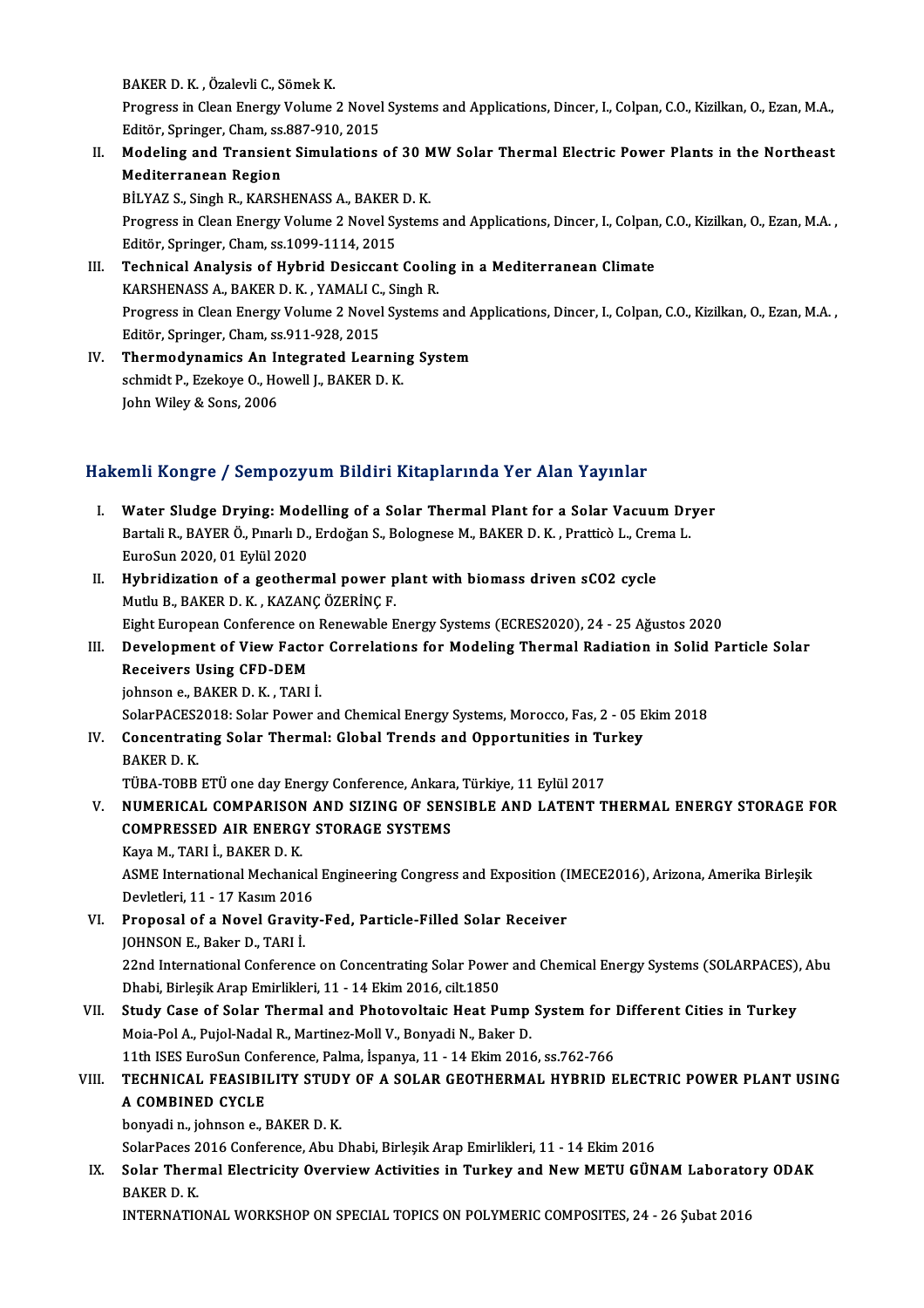X. Experimental analysis of energy storage device using phase change material integrated with a milk<br>stanges system Experimental an<br>storage system<br>NIMA P. SOMEV S Experimental analysis of energy storage device u<br>storage system<br>NIMA B., SOMEK S. K. , C CIHAN 0., BAKER D. K. , TARI İ.<br>1st Thermal and Eluid Engineering Summar Conference

storage system<br>NIMA B., SOMEK S. K. , C CIHAN O., BAKER D. K. , TARI İ.<br>1st Thermal and Fluid Engineering Summer Conference, TFESC, New-York, Amerika Birleşik Devletleri, 9 - 12 Ağustos 2015 1st Thermal and Fluid Engineering Summer Conference, TFES<br>Ağustos 2015<br>XI. A methodology for designing tonpilz type transducers<br>conpile BAKER D K. CALISKAN M

Ağustos 2015<br>A methodology for designing to<br>çepnik., BAKER D.K. , ÇALIŞKAN M.<br>2rd International Conference and Ex 3rd InternationalConference andExhibitiononUnderwaterAcoustics,21 -26Haziran2015

Gepni k., BAKER D. K. , ÇALIŞKAN M.<br>3rd International Conference and Exhibition on Underwater Acoustics, 21 - 26 Haziran 2015<br>XII. Modeling of the rectifier of a mini absorption cooling device using ceramic hollow fiber me 3rd International Conference and Exhibition on<br>Modeling of the rectifier of a mini absorpt<br>OZKAN O., GÜVENÇ YAZICIOĞLU A., BAKER D. K.<br>ASME ATI ULT 2015 - Thermal Energy Systems: L Modeling of the rectifier of a mini absorption cooling device using ceramic hollow fiber membranes<br>OZKAN O., GÜVENÇ YAZICIOĞLU A., BAKER D. K.<br>ASME-ATI-UIT 2015 - Thermal Energy Systems: Production, Storage, Utilization an OZKAN O., GÜVENÇ YAZICIOĞLU A., BAKER D. K.<br>ASME-ATI-UIT 2015 - Thermal Energy Systems: Production, Storage, Utilization and the Environment, 17 - 20 Mayıs<br>2015

ASME-ATI-UIT 2015 - Thermal Energy Systems: Production, Storage, Utilization and the Environment, 17 - 20<br>2015<br>XIII. Numerical Analysis of Phase Change Material Characteristics in a Thermal Energy Storage Heat<br>Exchanger 2015<br>Numerical<br>Exchanger<br>NIMA P. SOI Numerical Analysis of Phase Change Material Charac<br>Exchanger<br>NIMA B., SOMEK S. K. , OZALEVLI C. C. , BAKER D. K. , TARI İ.<br>ASME ATI UIT 2015 Conference en Thermal Energy System

NIMA B., SOMEK S. K., OZALEVLI C. C., BAKER D. K., TARI İ.

Exchanger<br>NIMA B., SOMEK S. K. , OZALEVLI C. C. , BAKER D. K. , TARI İ.<br>ASME-ATI-UIT 2015 Conference on Thermal Energy Systems: Production, Storage, Utilization and the Environment,<br>Napoli, İtalya, 17 - 20 Mayıs 2015 ASME-ATI-UIT 2015 Conference on Thermal Energy Systems: Production, Storage, Utilization and the Environment,<br>Napoli, İtalya, 17 - 20 Mayıs 2015<br>XIV. Numerical analysis of phase change material characteristics used in a th

Napoli, İtalya, 17 - 20 Mayıs 2015<br>**Numerical analysis of phase change material c.**<br>Bonyadi N., kazım s., Özalevli c., BAKER D. K. , TARI İ.<br>ASME ATI UIT 2015 Conforence en Thermal Frerey. Numerical analysis of phase change material characteristics used in a thermal energy storage device<br>Bonyadi N., kazım s., Özalevli c., BAKER D. K. , TARI İ.<br>ASME-ATI-UIT 2015 Conference on Thermal Energy Systems: Productio

Bonyadi N., kazım s., Özalevli<br>ASME-ATI-UIT 2015 Confere<br>17 Mayıs - 20 Ağustos 2015<br>EYPEPIMENTAL INVESTIC ASME-ATI-UIT 2015 Conference on Thermal Energy Systems: Production, Storage, Utilization and the Env<br>17 Mayıs - 20 Ağustos 2015<br>XV. EXPERIMENTAL INVESTIGATION OF SINGLE-PHASE LIQUID FLOW AND HEAT TRANSFER IN<br>MILITIPOPT MIN

17 Mayıs - 20 Ağustos 2015<br>EXPERIMENTAL INVESTIGAT<br>MULTIPORT MINICHANNELS<br>Altinor M. GÜVENC YAZICIQĞI II EXPERIMENTAL INVESTIGATION OF SIN<br>MULTIPORT MINICHANNELS<br>Altinoz M., GÜVENÇ YAZICIOĞLU A., Baker D.<br>12th International Conference on Nanochann

MULTIPORT MINICHANNELS<br>Altinoz M., GÜVENÇ YAZICIOĞLU A., Baker D.<br>12th International Conference on Nanochannels, Microchannels and Minichannels (ICNMM), Illinois, Amerika<br>Birleşik Devletleri, 3 - 07 Ağustos 2014 Altinoz M., GÜVENÇ YAZICIOĞLU A., Bak<br>12th International Conference on Nano<br>Birleşik Devletleri, 3 - 07 Ağustos 2014<br>Adsorbant Befrigerant Companisan 12th International Conference on Nanochannels, Microchannels and Minichannels (ICNMM), Illinois, Amerika<br>Birleşik Devletleri, 3 - 07 Ağustos 2014<br>XVI. Adsorbent Refrigerant Comparison for a Solar Powered Adsorption Cooling

Birleşik Devle<br>Adsorbent R<br>Simulations<br>TAVLAN O-R Adsorbent Refrigerant Comparisor<br>Simulations<br>TAYLAN 0., BAKER D. K. , Kaftanoglu B.<br>10th BEWLA (the Ecderation of Europe

Simulations<br>TAYLAN 0., BAKER D. K. , Kaftanoglu B.<br>10th REHVA (the Federation of European Heating and Air Conditioning Associations) World Congress (Clima<br>2010), Antalya Türkiya 9, .13 Mayıs 2010 TAYLAN O., BAKER D. K. , Kaftanoglu B.<br>10th REHVA (the Federation of European I<br>2010), Antalya, Türkiye, 9 - 12 Mayıs 2010<br>Baramatria Study and Seasonal Simula 10th REHVA (the Federation of European Heating and Air Conditioning Associations) World Congress (<br>2010), Antalya, Türkiye, 9 - 12 Mayıs 2010<br>XVII. Parametric Study and Seasonal Simulations of a Solar Powered Adsorption Co

2010), Antalya, Türkiye, 9 - 12 Mayıs 20<br>**Parametric Study and Seasonal Sim<br>TAYLAN O., BAKER D. K. , Kaftanoglu B.**<br>22nd International Conference on Effici Parametric Study and Seasonal Simulations of a Solar Powered Adsorption Cooling System<br>TAYLAN 0., BAKER D. K. , Kaftanoglu B.<br>22nd International Conference on Efficiency, Cost, Optimization, Simulation and Environmental Im

TAYLAN O., BAKER D. K. , Kaftanoglu B.<br>22nd International Conference on Efficiency, Cost, Optimization, Simulation and Envirol<br>Systems (ECOS 2009), Foz do Iguaçu, Brezilya, 30 Ağustos - 03 Eylül 2009, ss.833-842<br>TRENDS JN 22nd International Conference on Efficiency, Cost, Optimization, Simulation and Environmental Impact of Energy<br>Systems (ECOS 2009), Foz do Iguaçu, Brezilya, 30 Ağustos - 03 Eylül 2009, ss.833-842<br>XVIII. TRENDS IN COP F

# Systems (ECOS 2009)<br>TRENDS IN COP FO<br>NUMBER OF BEDS<br>BAKER D K. Koftang TRENDS IN COP FOR AD.<br>NUMBER OF BEDS<br>BAKER D. K. , Kaftanoglu B.<br>2nd International Conferen

NUMBER OF BEDS<br>BAKER D. K. , Kaftanoglu B.<br>2nd International Conference on Energy Sustainability, Florida, Amerika Birleşik Devletleri, 10 - 14 Ağustos 2008,<br>95.601.609 BAKER D. K<br>2nd Interna<br>ss.601-608<br>ThermeNe 2nd International Conference on Energy Sustainability, Florida, Ame<br>ss.601-608<br>XIX. ThermoNet: Part of an integrated website-textbook system<br>Rakar D. Caplidina A.

# ss.601-608<br>ThermoNet: Part of an integrated website-textbook system<br>Baker D., Canlidinc A.

International Conference on Education and Information Systems - Technologies and Application, Florida, Amerika BirleşikDevletleri,21 -25Temmuz2004, ss.199-204

## Desteklenen Projeler

Desteklenen Projeler<br>BAKER D. K. , CB Strateji ve Bütçe Başkanlığı (Kalkınma Bakanlığı) Projesi, GÜNAM Expansion project, 2014 - Devam<br>Ediyor Besee<br>BAKER<br>Ediyor BAKER D. K. , CB Strateji ve Bütçe Başkanlığı (Kalkınma Bakanlığı) Projesi, GÜNAM E<br>Ediyor<br>Baker D. K. , Kale N., Kazanç Özerinç F., UFUK 2020 Projesi, GEOSMART, 2019 - 2023